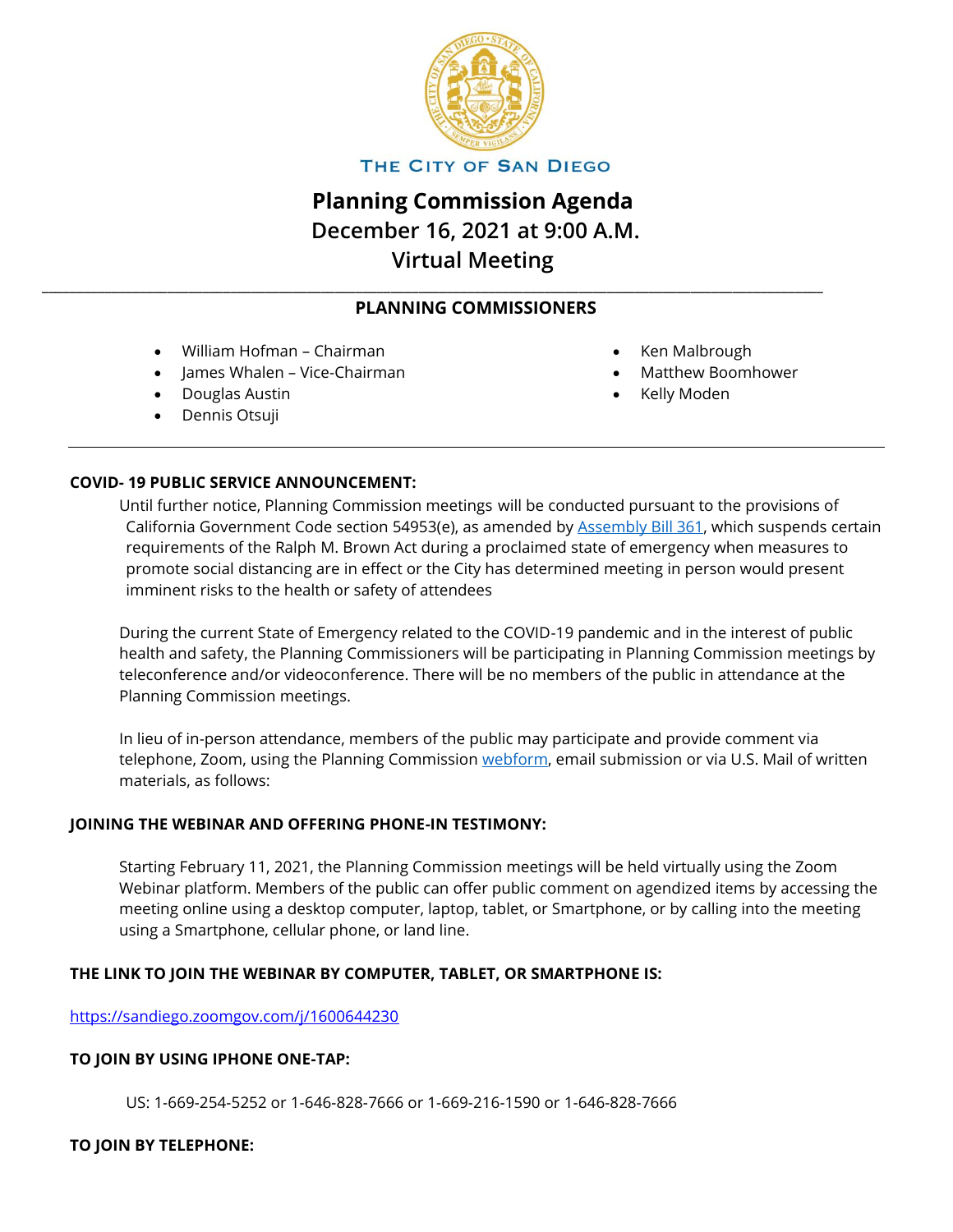Dial 1-669-254-5252 or (Toll Free) 1-833-568-8864

#### When prompted, input **Webinar ID: 160 064 4230**

#### **HOW TO SPEAK TO A PARTICULAR ITEM OR DURING NON-AGENDA PUBLIC COMMENT:**

When the Chairman introduces the item you would like to comment on (or indicates it is time for Non-Agenda Public Comment), raise your hand by either tapping the "Raise Your Hand" button on your computer, tablet, or Smartphone, or by dialing **\*9** on your phone. You will be taken in the order in which you raised your hand. You may only speak once on a particular item.

When the Chairman indicates it is your turn to speak, click the unmute prompt that will appear on your computer, tablet or Smartphone, or dial **\*6** on your phone.

#### **WRITTEN COMMENT THROUGH WEBFORM:**

**Comment on Agenda Items, Non-Agenda Public Comment** may be submitted using the [webform](https://www.sandiego.gov/planning-commission/agenda-comment-form) indicating the Comment type and item number (if relevant) for which you wish to submit your comment. Comments need to be received the business day prior for it to be distributed to the Planning Commission. All webform comments are limited to 200 words. Comments received after the start of the meeting but before the item is called will be submitted into the written record for the relevant item. Please go to the Planning Commission website for further instructions.

**Written Materials**. If you wish to submit written materials for submission into the record or have an attachment to your comment, you may email it to [planningcommission@sandiego.gov](mailto:planningcommission@sandiego.gov) or submit via U.S. Mail to 1222 First Avenue, MS 501 San Diego, CA 92101. Materials submitted via e-mail will be distributed to the Planning Commission in accordance with the deadlines described above. Materials submitted via U.S. Mail will need to be received the business day prior for it to be distributed to the Planning Commission.

#### **WATCH THE MEETING**

The public may view the meetings at their scheduled time on [YouTube](https://www.youtube.com/channel/UCeUQjf-auekdzU_zpcfZa4Q) or within 24 to 48 hours of the meeting depending upon technical streaming issues.

#### **GENERAL INFORMATION**

- **Requests For Accessibility Modifications Or Accommodations:** As required by the Americans with Disabilities Act (ADA), requests for agenda information to be made available in alternative formats, and any requests for disability-related modifications or accommodations required to facilitate meeting participation, including requests for alternatives to observing meetings and offering public comment as noted above, may be made by calling 619-321-3208 or emailing [planningcommission@sandiego.gov](mailto:planningcommission@sandiego.gov) at least two business days before the meeting. The City is committed to resolving all accessibility requests swiftly.
- **Items Marked with Asterisks:** Those items with an asterisk (**\***) will include consideration and adoption/approval of the appropriate environmental document.For additional information please see **[California Environmental Quality Act \(CEQA\) Notices and Documents](https://www.sandiego.gov/city-clerk/officialdocs/public-notices)** at: [https://www.sandiego.gov/ceqa.](https://www.sandiego.gov/ceqa)
- **Consent Agenda:** The Commission may take one vote to approve one or more items identified as being part of a Consent Agenda. If an item is approved in that manner, the action approved is as stated in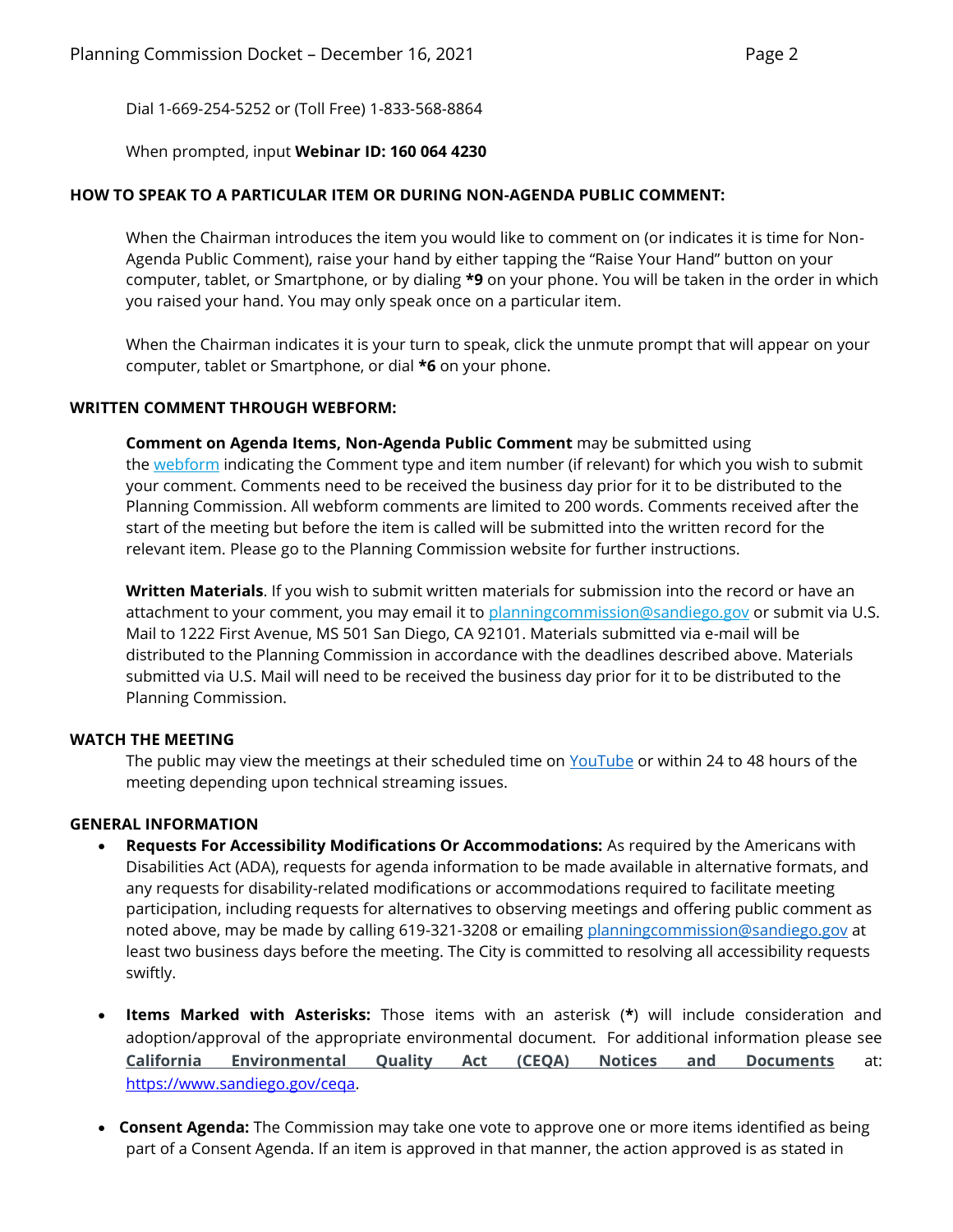Staff's recommendation, which is normally set forth in the agenda and the Report to Planning Commission, and which Staff may modify prior to the vote by informing the Commission verbally or in writing.

The Consent Agenda may be voted on quickly, so if you wish to be heard, please submit your Request to Speak form 1 hour prior to the start of the meeting. Members of the Public should provide materials to the Planning Commission via the Planning Commission Secretary so they are able to thoroughly review and consider materials prior to the day of the hearing by email to [planningcommission@sandiego.gov.](mailto:planningcommission@sandiego.gov)

# **ANNOUNCEMENTS/NON-AGENDA PUBLIC COMMENT**

This portion of the agenda provides an opportunity for members of the public to address the Commission on items of interest within the jurisdiction of the Commission. Comments relating to items on today's docket are to be taken at the time the item is heard.

Comments may be submitted using the [webform,](https://www.sandiego.gov/planning-commission/agenda-comment-form) checking the appropriate box. Comments received by the start of the meeting will be distributed to the Planning Commission. All webform comments are limited to 200 words. Comments received after the start of the meeting but before Non-agenda comment is called will be submitted into the written record for the meeting. Pursuant to the Brown Act, no discussion or action, other than a referral, shall be taken by the Commission on any issue brought forth under "Announcements/Public Comment

# **REQUESTS FOR ITEMS TO BE CONTINUED AND/OR WITHDRAWN**

# **REQUEST FOR ITEMS TO BE PLACED ON CONSENT AGENDA**

# **APPROVAL OF THE MINUTES**

- May 13. 2021
- May 22, 2021
- June 3, 2021
- June 10, 2021
- July 22, 2021
- September 9, 2021

# **APPROVAL OF THE AGENDA**

#### **DIRECTOR'S REPORT**

#### **COMMISSION COMMENT**

#### **AGENDA ITEMS**

#### **ITEM 1: \*HEALTHCARE CUP AMENDMENT – PROJECT # 689937**

**City Council District:** 9 **Plan Area**: Mid City: Eastern Area **Staff:** Bryan Hudson

Healthcare CUP Amendment - Amendment to the existing Conditional Use Permit No. 124820 due to the change of management to an existing drug and alcohol rehabilitation residential care facility. The 0.86 acre site is within the CUPD-CU-2-3 zone and RM-2-5 zone, located at 4890 67th Street.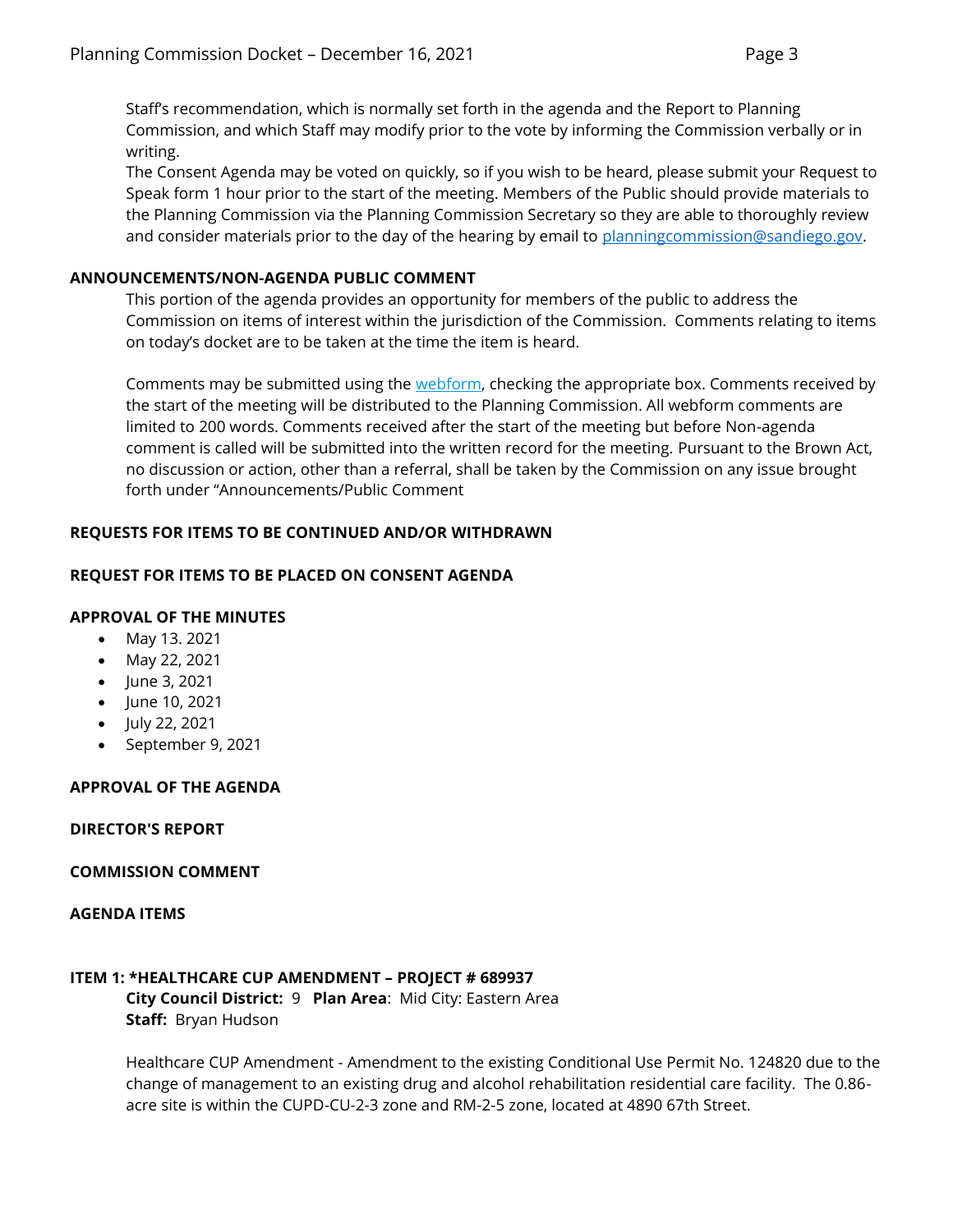The existing Negative Declaration (No. 92-0441) was prepared and certified for the original project will be utilized for the amendment in accordance with the California Environmental Quality Act (CEQA) Guidelines Section 15162(a): (1) no substantial changes are proposed to the project which would require major revisions of the previous Negative Declaration. [Report No. PC-21-052](https://www.sandiego.gov/sites/default/files/pc-21-052_healthcare.pdf)

#### **PROPOSED ACTION**

Process 4. Approve or Deny the Project.

#### **DEPARTMENT RECOMMENDATION**

Approve the Project.

# **ITEM 2: \* OTN PARKING LOT – Project No. 615398 City Council District:** 8 **Plan Area**: Otay Mesa **Staff:** Carrie Lindsay

Conditional Use Permit, Site Development Permit, and Planned Development Permit for the construction of a satellite parking lot with 1,918 parking spaces to be operated with the adjacent CBX facility. The 28.9-acre project site is located on unaddressed, San Diego County Assessor Parcel Numbers 667-060-11-00 and -12-00, directly east of the CBX Facility at 2745 Otay Pacific Drive. The site is in the IBT-1-1 zone, CPIOZ-Type A overlay zone within the Otay Mesa Community Plan area. Council District 8.

Addendum No. 615398 to the Program Environmental Impact Report No. 30330/304032 (SCH NO. 2004651076) has been prepared for the project in accordance with the California Environmental Quality Act (CEQA). [Report No. PC-21-056](https://www.sandiego.gov/sites/default/files/pc-21-056_otn_0.pdf)

#### **PROPOSED ACTION**

Process 4. Approve or Deny the Project.

#### **DEPARTMENT RECOMMENDATION**

Approve the Project.

# **ITEM 3: SPRINT UPAS CONDOS – Project No. 691449**

**City Council District:** 3 **Plan Area**: Uptown **Staff:** Ian Heacox

Conditional Use Permit and Planned Development Permit to upgrade an existing Wireless Communication Facility (WCF) by removing four (4) existing panel antennas, eight (8) existing Remote Radio Units (RRUs) and existing four (4) Fiberglass Reinforced Plastic (FRP) screen boxes and replacing the WCF with four (4) new panel antennas, four (4) new RRUs, and four (4) new screen boxes painted and textured to match the existing building. The project is located at 666 Upas St. within RM-4-10. This project is exempt from the California Environmental Quality Act (CEQA). [Report No. PC-21-058.](https://www.sandiego.gov/sites/default/files/pc-21-058.pdf)

#### **PROPOSED ACTION**

Process 4. Approve or Deny the Project.

#### **DEPARTMENT RECOMMENDATION**

Approve the Project.